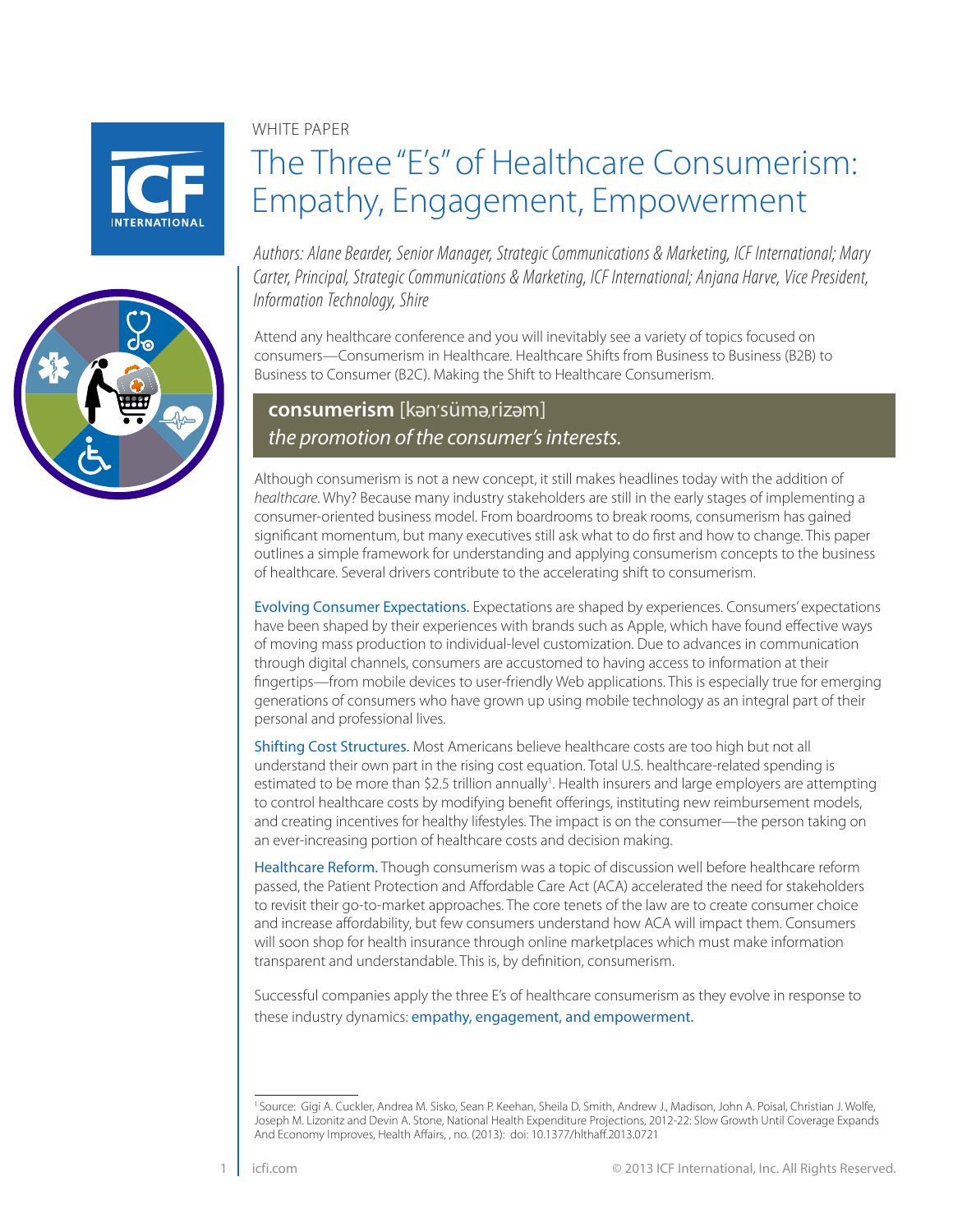



#### **ENGAGEMENT**

 If you build it, will they come? Maybe not. Make sure you have aligned your channels of communication and your messages with what matters most to the people that are "engaging" with your products, services, content, etc.

# **EMPATHY** [`empathē]

### *the power to understand and imaginatively enter into another person's feelings.*

Traditional advertising has long used empathy to design campaigns that appeal to consumers' sense of self, aspirations, and even fears. But we operate in an industry where, literally, lives are at stake. So, whether you are a provider, insurer, or a life sciences organization, healthcare consumers expect to be understood and cared for on a much deeper level than they might expect from a consumer goods manufacturer.

Unlike products and services that target specific customer segments, healthcare companies often serve all demographics. This makes marketing, service, and care delivery plans that focus on unique consumer needs look like a kaleidoscope—multifaceted and dynamic.

Do Your Research. You cannot "enter into another person's feelings" without talking to them. This may sound like common sense, but research is often cut from budgets or dismissed as taking too much time— with businesses choosing speed to market over effectiveness. In fact, this upfront investment is one of the most important a healthcare leader can make: It saves money and time by avoiding unnecessary rework.

Primary research, such as focus groups and in-depth interviews, provides first-hand insight drawn directly from the people a company seeks to serve. Secondary research, such as literature reviews and environmental scans, makes use of the significant amount of available information and helps identify gaps to fill with primary research.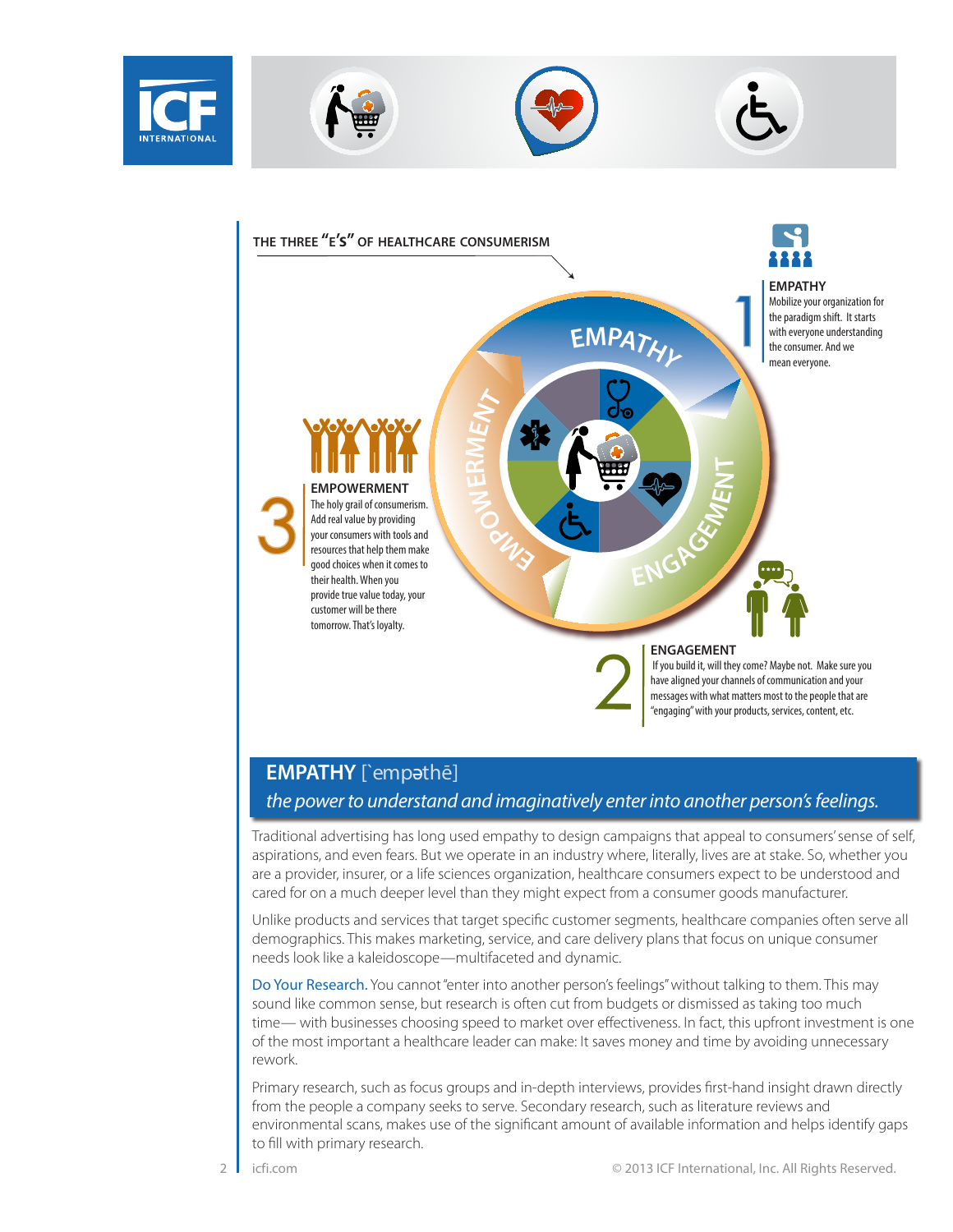







Develop Targeted Personas. Fictitious biographies of consumer segments called personas are created by combining demographic, psychographic, geographic, and behavioral inputs collected through your audience research. Personas translate research into insights and provide platforms upon which to learn, understand, care, and act with empathy.

An insurer planning to participate in the Health Insurance Marketplace may develop personas combining age, marital status, number of children, location, goals, influencers, approach, and pain points. In the healthcare industry, personas may include how consumers maintain their health, how receptive they are to healthcare messages, and whether they have a chronic disease to manage.

Walk in Their Shoes. Personas are the perfect foundation to develop consumer ambassadors within your organization, even in unexpected places. Finance, operations, information technology, and human resources are more effective when they orient their processes to better serve the customer. Getting all employees engaged and working toward the same goals assures "one voice" in creating a positive end-to-end customer experience. Successful companies develop workshops for employees from every functional area where they have the opportunity to "meet" the representative personas and better understand their motivations and beliefs.

#### *The Role of Information Technology in Supporting a Culture of Consumerism*

Technology can play a crucial role in delivering the three E's of healthcare consumerism. For consumers to be more meaningfully involved in their own care, they need to be better educated and knowledgeable about their options. Information Technology (IT) facilitates this transformation by supporting consumers' ability to research and access information easily, and monitor their health.

As your company embarks on building and executing consumer strategies, make sure IT has a seat at the table early in the process. Often, IT is focused on designing and developing the technical solution. To become a key strategic partner in this journey, it is important for IT to understand consumers and offer innovative solutions to meet their needs.

IT executives build a culture of consumerism within their teams by taking action in several ways:

- **Onboard every team member.** Educate new employees about your company's products as well as the consumers of those products.
- **Exam from the consumer packaged goods industry.** We don't need to reinvent the wheel. Have your team learn more about how technology is used in the consumer goods industry and draw the appropriate parallels to what can be achieved within your organization.
- **Meet consumers and patients.** Get your team members to join marketing events and focus groups to better understand the needs of the consumers by hearing from them firsthand. Share and discuss consumer research with the team.
- **Conduct and participate in healthcare IT roundtables.** Organize and bring together IT executives across the healthcare value chain. The healthcare ecosystem is complex, but connecting the dots between stakeholders can be very powerful in driving innovation.
- **Engage in social listening.** Similar to how your marketing colleagues may use social media tools to better understand the consumer, have internal IT teams do the same. It will foster a team that not only understands consumers' needs, but also effectively supports them.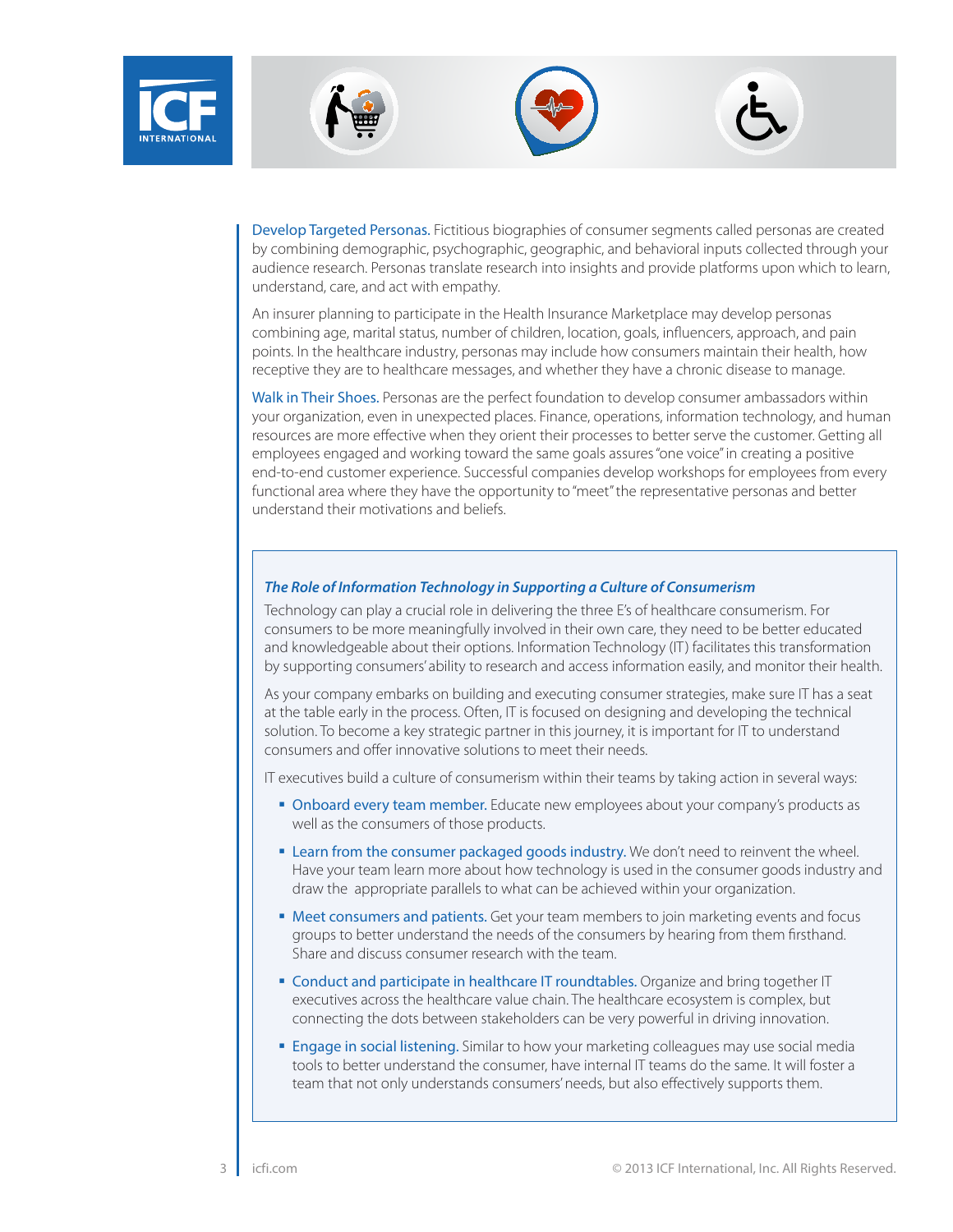







#### Healthcare Empathy in Action

Healthcare Providers. Although individual healthcare providers interact with consumers directly, not all providers excel at demonstrating empathy. A number of training programs have been developed that focus on building this trait, improving patient relations, and incorporating not only clinical research but behavioral and psychographic research with patient groups. With the rise of consumerism, more opportunities have emerged for provider organizations to listen, understand, and respond to consumer needs.

Health Insurers. Insurers have to make significant conceptual, cultural, and operational shifts to integrate empathy into their business models. Successful companies invest in consumer-level research that provides key insights into the hearts and minds of its customers. With this foundation, they are better positioned to reinvent their products and services to better meet the needs of today's healthcare consumer.

Life Sciences Companies. Companies in this sector began to use empathy by incorporating research into their operational models, especially in clinical trials—partly by design and partly due to regulatory requirements in the research and development lifecycle. However, many organizations are just beginning to find additional ways to incorporate the voice of the customer across functional areas. By continuing to incorporate consumer research and insights, life sciences companies are positioning for long term success.

# **ENGAGEMENT** [in`gājmant] *the act of drawing favorable attention, interest or commitment.*

Healthcare consumerism is exemplified by the move to a two-way conversation where both parties have a voice. This concept of engagement not only assumes proactive involvement but also requires that health companies and consumers maintain an ongoing connection. Stakeholders across the continuum of care have a role to play in creating an environment that facilitates consumer engagement.

Employ a Multifaceted Plan. Launching new health tools and promotional tactics does not result in sustained, active engagement without being part of an overall, integrated plan for ongoing interaction with consumers. Successful companies establish a roadmap that includes business objectives, audience insights, strategic positioning, product differentiators, recommended distribution channels, and marketing messages—in addition to tools and tactics.

Although you may be tired of hearing that "content is king," it does not make it any less true. Identifying what's important in your target consumers' lives through research—and creating content that engenders conversations around those issues—not only attracts and holds audience interest, but also establishes the "pull" that positions your company as a sought-after partner in healthcare.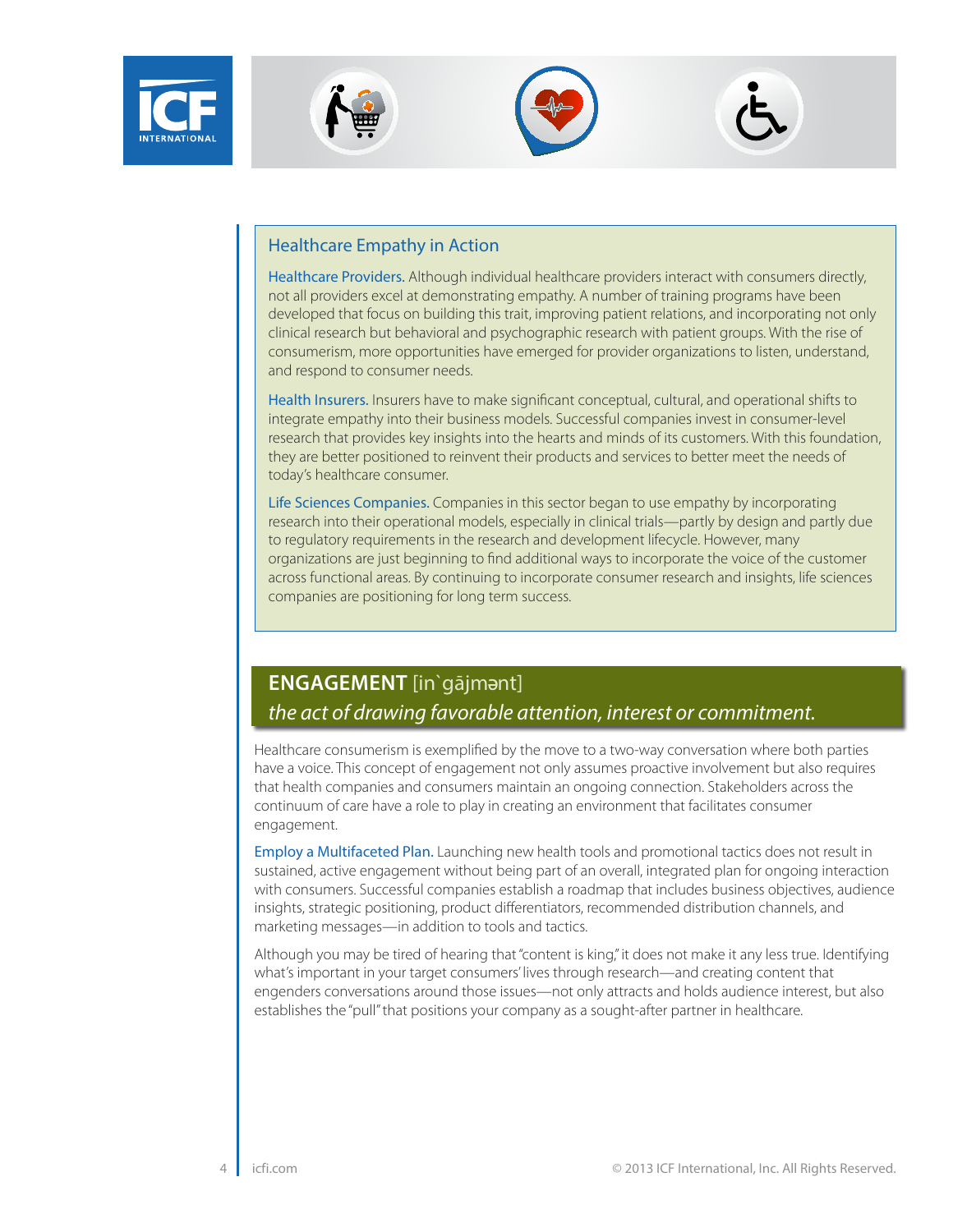







Map Consumer Touchpoints. Every time and place that consumers are exposed to your organization's products or services, they are left with an impression that fuels their attitudes about your company.

Understand the full customer experience by identifying all the ways that individuals interact with your brand both online and offline. Draw a map of the end-to-end consumer experience, which will identify engagement opportunities.

Use this map as a training tool across functional areas to plan for creating positive engagement and to proactively respond to negative customer experiences. Be sure to establish an associated decision tree and method for regular reporting to facilitate continuous improvement.

Enlist Key Influencers to Access Hard-to-Reach Audiences. Recruiting credible and influential people in your target consumers' lives can be one of the most effective ways to deliver your message. For example, insurers may engage adult children to remind or encourage seniors to schedule an annual Medicare physical. Public health agencies have leveraged musicians to help shift young adults' attitudes and decisions about flu vaccinations. Think creatively about your consumers' social norms and networks to find effective spokespersons to deliver your message.

#### *Sample Consumer Engagement Touchpoints*

- Customer Service Ensure two-way information sharing between marketing and customer service teams.
- Sales and Distribution Train sales and distribution network to act on engagement tactics at the point of sale.
- Community Outreach Establish community partnerships and prioritize visibility with a service focus.
- **Key Influencers** Identify and engage with key influencers who can become your allies and messengers.

### Healthcare Engagement in Action

Healthcare Providers. Telemedicine, mobile apps, health portals, and social media are both challenges and opportunities for healthcare providers. While some providers find consumer-facing health and pharmaceutical information to be a challenge to effectively manage, others use them as an opportunity to educate and engage their patients in achieving improved health outcomes.

Health Insurers. The massive shift in the insurance landscape offers multiple opportunities to engage consumers in education opportunities, health management, and lifestyle improvements. For example, strategic use of social media puts consumers front and center in the feedback loop and establishes an open community for ongoing dialogue. Proper monitoring—along with service support and message mapping—supports an integrated system of engaged consumer conversation.

Life Sciences Companies. When it comes to consumer engagement tactics, pharmaceutical and life sciences firms continue to be heavily regulated and therefore are conservative in evaluating feasibility of new engagement approaches. These companies have well established business models, internal policies, and processes to manage engagement but they also have an opportunity to evolve and improve in light of changing industry dynamics and consumer expectations. Pharmaceutical and life sciences firms are well positioned to lead with innovation if they stay abreast of evolving trends and monitor consumer behavior.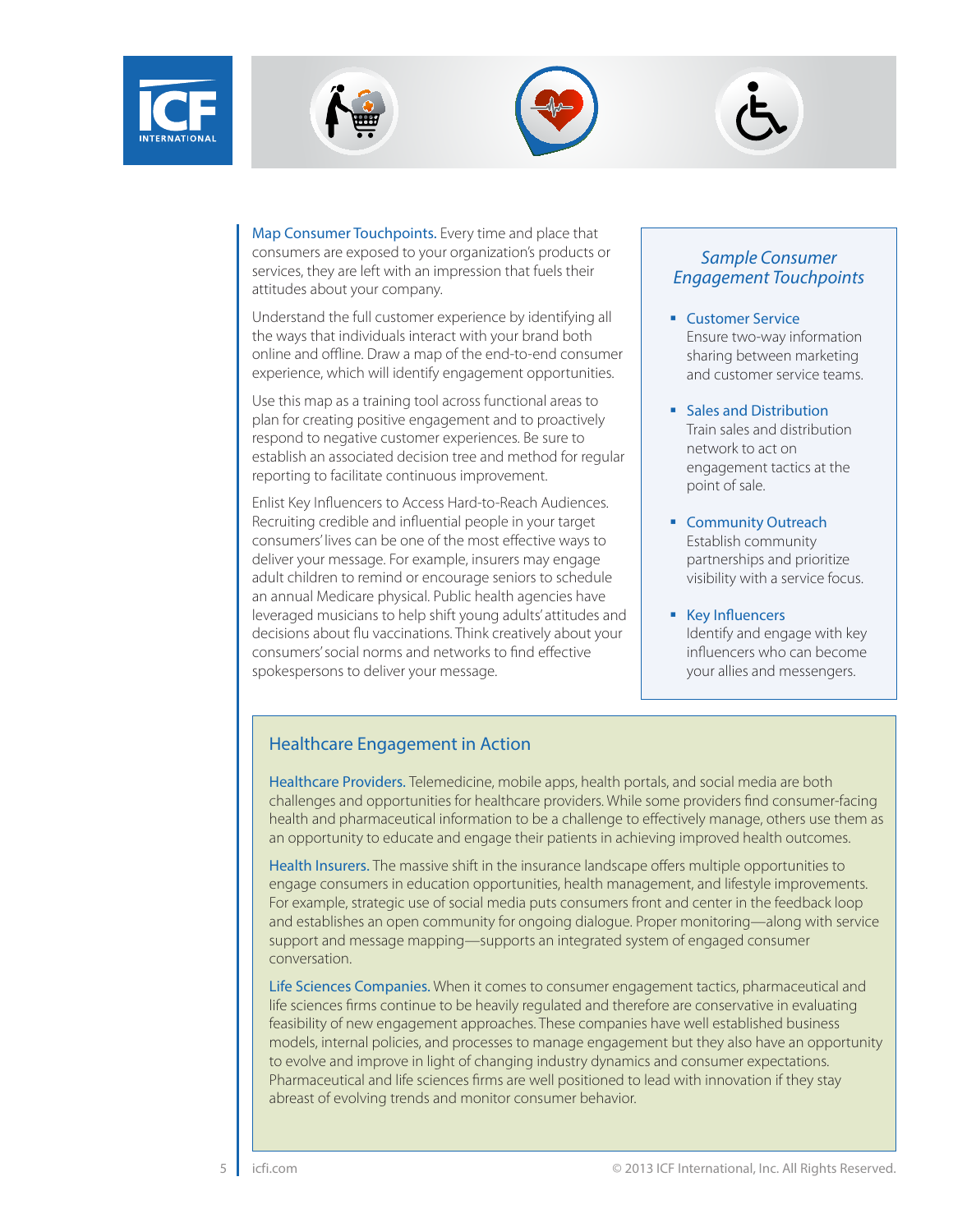







# **EMPOWERMENT** [ĕmpou'arment] *the giving of an ability.*

Serious time and attention among providers, health insurers, and pharmaceutical companies has been devoted to creating tools and resources that help individuals make informed healthcare choices. The trick is getting consumers to use them.

Inject Transparency into Every Facet of Your Business. Consumers cannot act on something they do not understand, and they cannot understand without access to information. Approximately 30 provisions in the Affordable Care Act include transparency initiatives. Consumers increasingly demand a greater degree of transparency before choosing to do business with a service provider. Forwardthinking companies build transparency into their operating models to ensure long-term sustainability but deliver it in a way that is understandable and meaningful for consumers.

Provide Tools to Support Consumer Choices. Research shows that a majority of consumers turn to the Web to do health research using provider finders, prescription drug price comparisons, member liability estimators, and more. By providing your customers easy access to the information they seek, you make them customers for life. Consumers will gravitate to companies that best facilitate a positive experience in navigating the complexities of the healthcare system.

### Healthcare Empowerment in Action

Healthcare Providers. Most people do not have a clear picture of how much medical services actually cost, and this is complicated by significant variation. Providers have an opportunity to provide patients better information about their options, the true need for certain health services, and the cost of those services.

Health Insurers. Insurers strive to meet the needs of individual and group members by providing tools and resources that illustrate the cost and quality of healthcare. In fact, insurance companies may be best positioned to aggregate cost and quality data and provide it to consumers in an understandable way. By making improvements in how this information is communicated especially through digital channels—insurers can lead the way to consumer empowerment.

Life Sciences Companies. The life sciences industry is in no way immune to the push toward transparent information. Individuals use social media to create and participate in information sharing about clinical trials and drugs while using tools to understand prescription drug costs. Successful companies actively participate in building and supporting these communities and tools, building stickier connections with their customers. Treatment adherence is another specific area where pharmaceutical companies may differentiate their offerings by providing value-add tools such as applications that monitor adherence and send reminder alerts.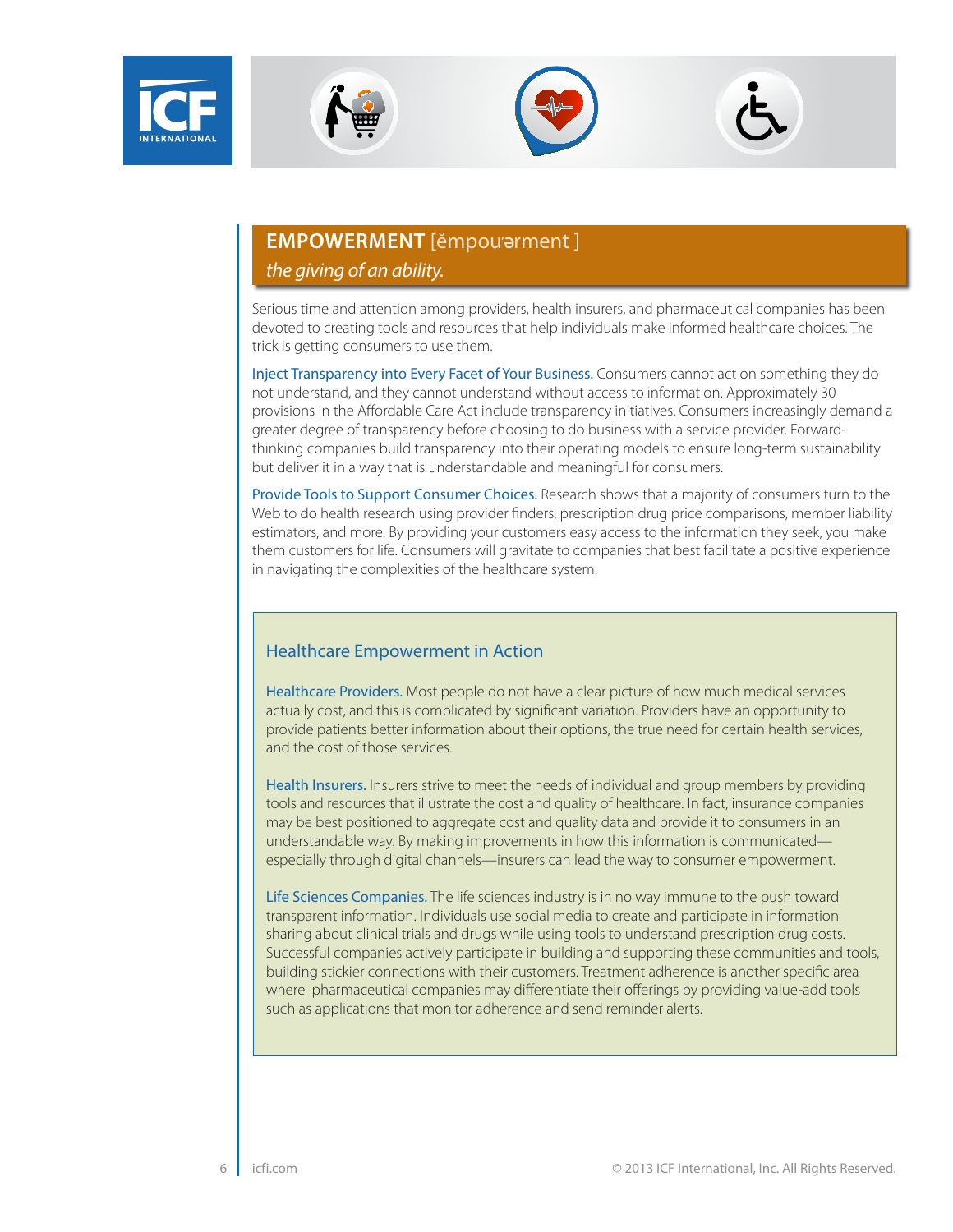







## **READY, SET, GO!**  *embark on the journey and find ways to improve it.*

Whether your company is well into its transformation to a consumer-oriented business or beginning the journey, take a step out of your daily routine and a step into your customers' shoes. Map their journey from every point of potential interaction illustrated below and explore how it can be improved. Better yet, *ask them*.



Armed with consumer intelligence, your company will be better positioned to empathize with your target consumers and understand what drives their decisions. This, in turn, allows you to find ways throughout their journey for proactive engagement, one of the first steps to brand loyalty. Once you have their attention, and empower them with the tools and resources they need to make informed decisions, you will be in a position to provide value and be recognized for it.

The combination of these three elements results in an ecosystem of healthcare consumerism that positions your organization for competitive advantage in an ever-changing environment. And remember: It's okay to start small—but you do have to start somewhere. Begin by taking stock of where your organization is by applying the Three E's: empathy, engagement, and empowerment. Next, take action to evolve and improve.